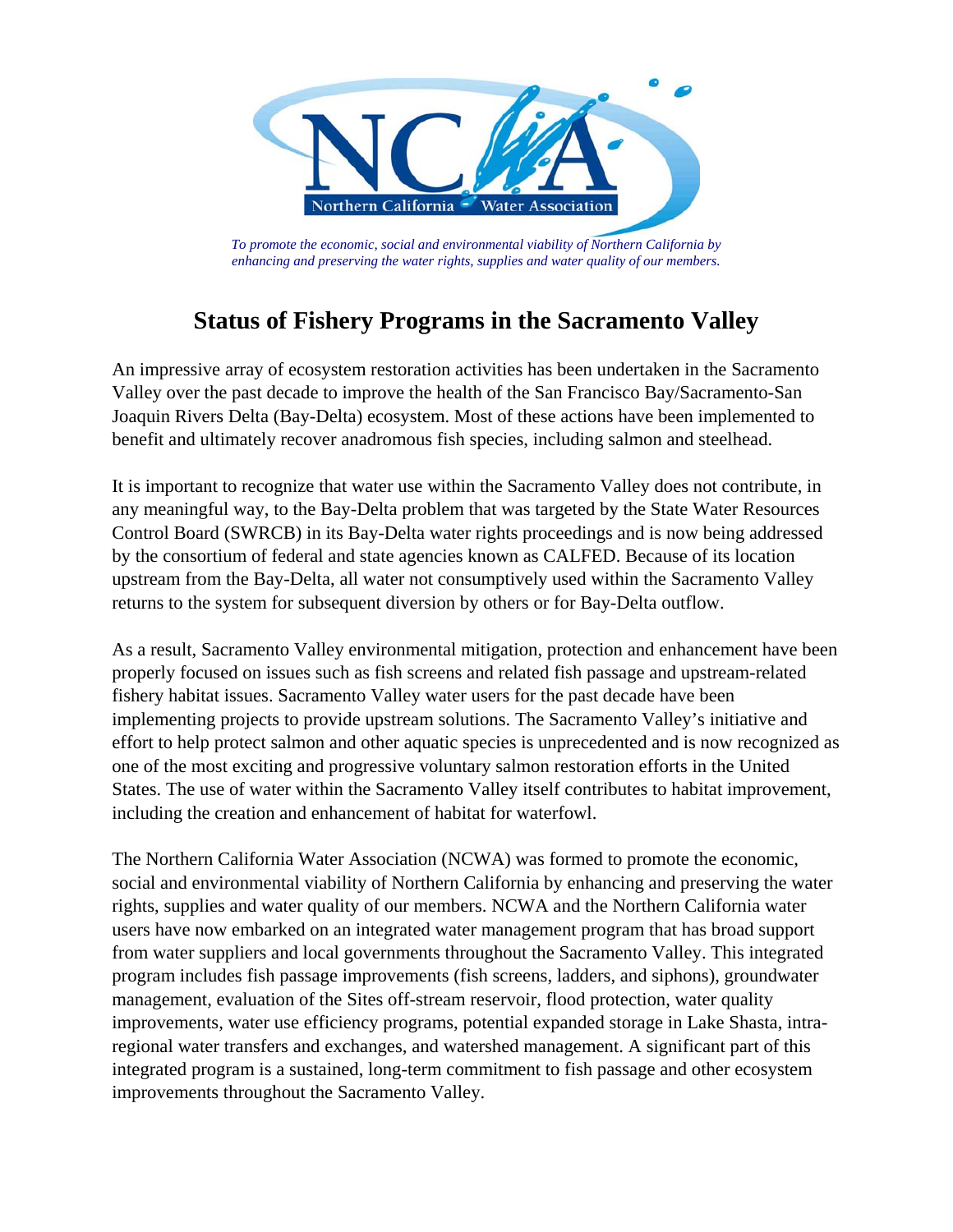# **Fishery Programs in the Sacramento Valley**

### **Antelope Creek**

Antelope Creek supports spring-run chinook salmon and steelhead trout. Local landowners and the California Department of Fish and Game (DFG) are pursuing a partnership with the U.S. Fish and Wildlife Service (USFWS) to implement a fish passage improvement to Antelope Dam. A fish ladder has been operating at the dam since 1981. Flood waters have now damaged the ladder and a new, more technologically advanced ladder needs to be installed and improvements need to be made to the face of the dam to promote use of the ladder. If funding is available, the project will be completed in Spring 2005.

# **Battle Creek**

Battle creek supports four runs of chinook salmon (winter, spring, fall, and late-fall). It also hosts a number of small hydroelectric facilities operated by Pacific Gas & Electric Company (PG&E). In 1999, a Memorandum of Understanding (MOU) was established between PG&E, U.S. Bureau of Reclamation (BOR), USFWS, National Marine Fisheries Service (NMFS), and DFG that outlines activities to be undertaken on the creek to promote anadromous fish passage, including the removal of dams, construction of fish screens and ladders, acquisition of in-stream flows to increase salmonid habitat, and the creation and implementation of an adaptive management plan. Restoration activities will include dam removal and fish ladder construction. The project has received \$28 million in Proposition 204 funding.

# **Butte Creek**

Efforts are being made on Butte Creek to restore spring-run chinook salmon and steelhead populations through a comprehensive program consisting of improving fish passage, increasing and improving streamflow during certain periods, consolidating and screening diversions, and protecting and restoring the riparian corridor. Since 1992, five dams on upper Butte Creek have been removed and the four remaining dams now have either state-of-the-art fish ladders or screens. The removal of four of the five dams was facilitated through the construction of a siphon under Butte Creek two years ago to deliver water to Western Canal Water District's (WCWD) Main Canal without impacting migrating salmon, including the spring-run chinook salmon. As a direct result of this work, several miles of new spring-run habitat have been opened up to migrating fish.

The Lower Butte Project in the Sutter Bypass, a partnership of local water users, resource agencies, and environmental organizations, is currently involved in the design and implementation of fish passage and water delivery alternatives for the remaining structures and diversions impairing migrating fish passage on the reach of Butte Creek downstream from Butte Sink. Specifically, the partnership is attempting to improve fish passage over 30 water control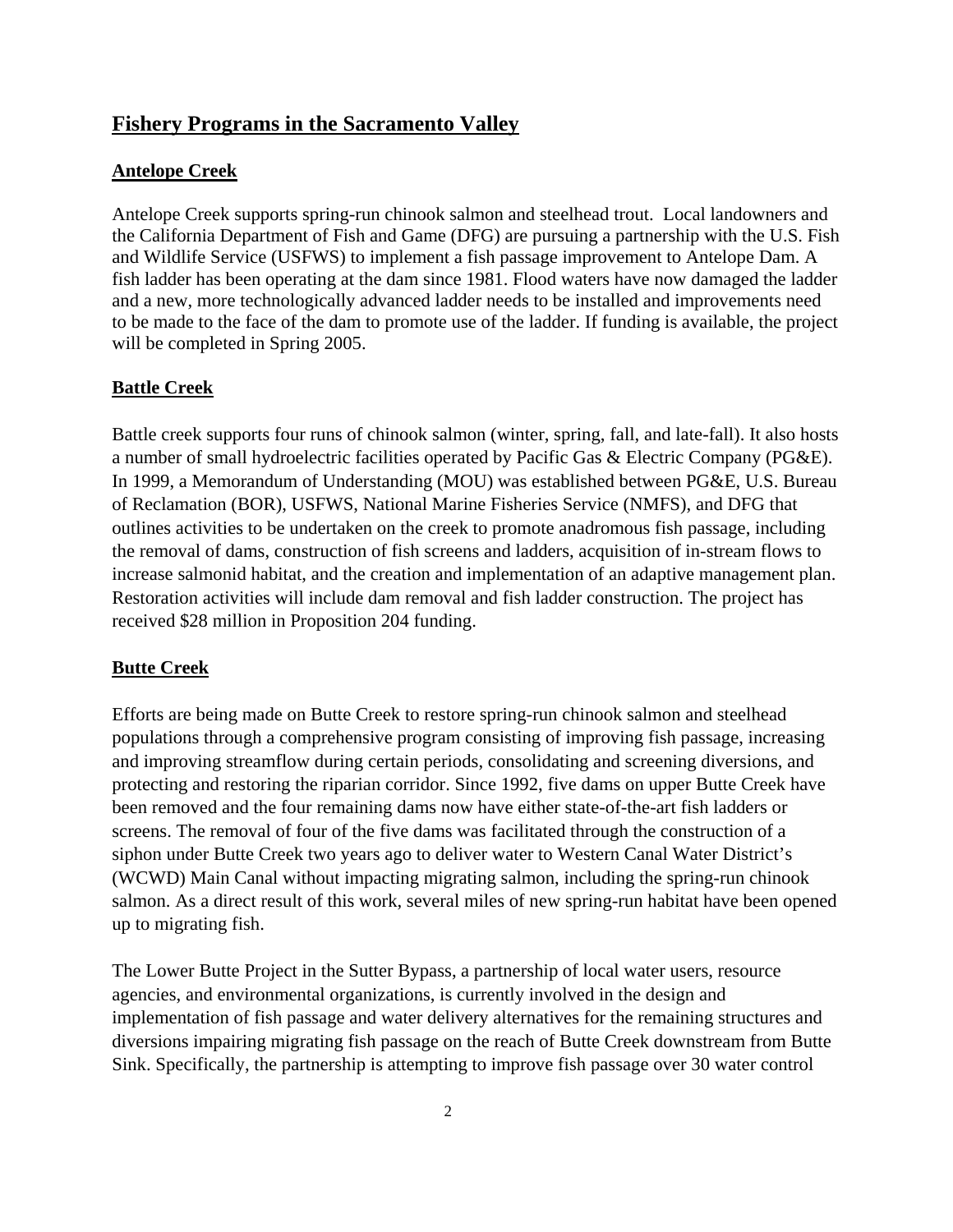structures, which is expected to bolster the long-term sustainability of production of anadromous fish populations, in particular spring-run chinook salmon and steelhead trout.

The M&T Ranch led the way for fish screen efforts on Butte Creek with the construction of their project in 1994. Additionally, fish screens and ladders were constructed during 1998 and 1999 at the diversion dams operated by Durham-Mutual, Rancho Esquon (Adams Diversion Dam), and Gorrill Land Company (Gorrill Diversion Dam).

The PG&E, which operates a number of small hydroelectric facilities on upper Butte Creek, is also studying the effect flow timing will have on improving water temperature to further promote spawning fish survivability in the upper reaches of the creek.

# **Clear Creek**

Since 1995, the Clear Creek Coordinated Resource Management Planning Group, which consists of stakeholders and local landowners and the Clear Creek Technical Team, has been involved in planning, implementation and monitoring of multi-disciplinary restoration projects to promote anadromous salmonids. Activities on Clear Creek to benefit the salmon populations that have been performed or that are in the process of being implemented include increased water releases from Whiskeytown Dam, improving upstream passage for migrating chinook salmon and steelhead to historical habitat, spawning gravel augmentation, restoration of sediment transport, and reducing sediment input from upland erosion. One of the more visible fish passage improvement activities on Clear Creek was the removal of the McCormick-Saeltzer Dam in November 2000, which opened six miles of upstream habitat for salmon

# **Deer Creek**

The Deer Creek Watershed Conservancy, a group of stakeholders, landowners, and local government representatives, is involved in a collaborative stakeholder effort to foster conservation, restoration and sound resource management in the Deer Creek watershed. Fish passage improvements being implemented on Deer Creek include a water exchange program to augment fish transportation flows, monitoring and maintenance of existing fish screens and ladders, and protection of anadromous fish spawning, rearing and holding habitat. In addition, the conservancy will be involved in a project to determine the need to upgrade existing ladders and screens at three water diversions that are currently using perforated flat screens developed in the 1950s.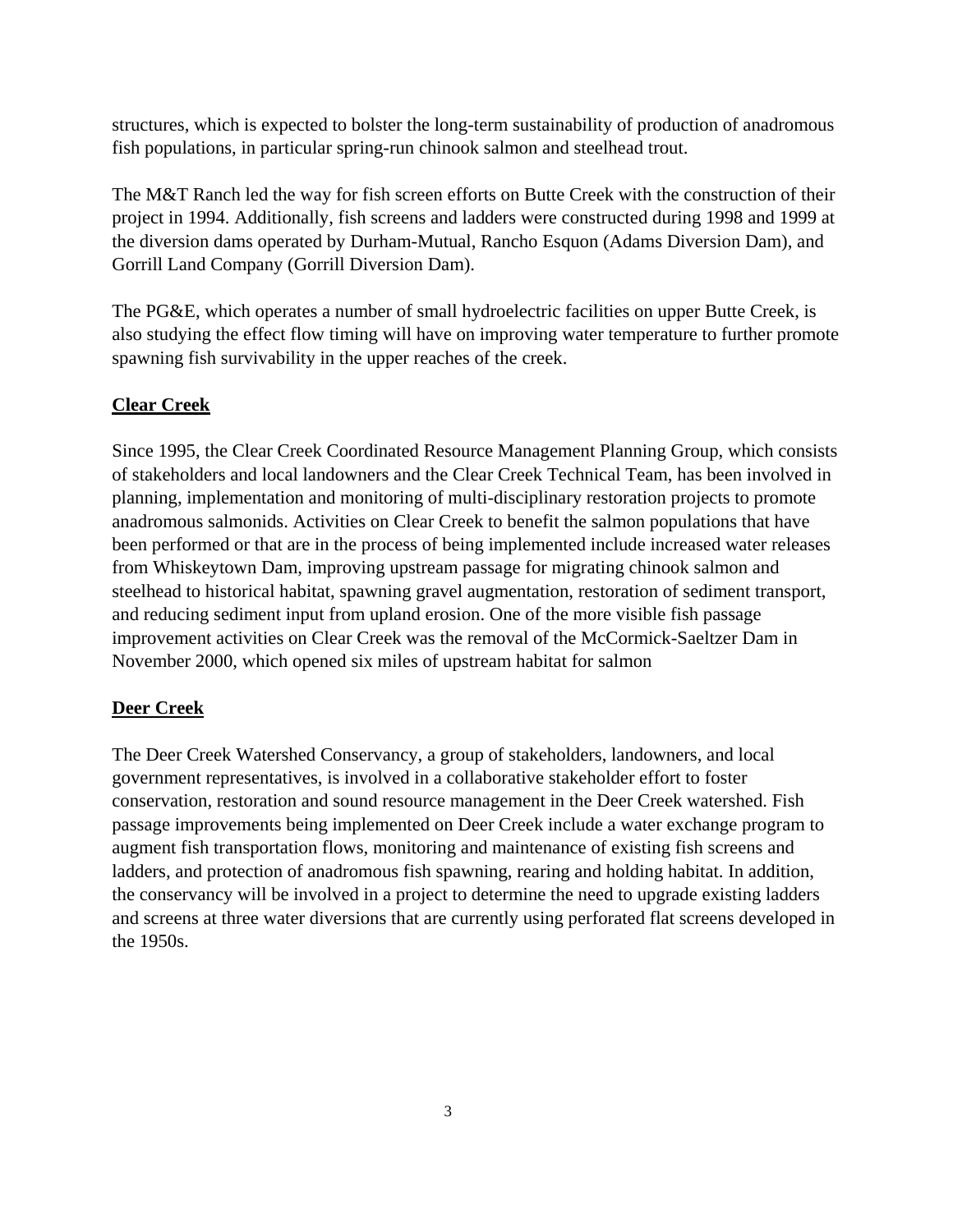#### **Mill Creek**

Fish restoration activities on Mill Creek center around the development and implementation of the Clough Dam Siphon and Screen Project. The privately owned Clough diversion dam was damaged by high flows in 1997. A preliminary engineering investigation for a new diversion system at the site has been completed. The investigation details a proposal to remove Clough Dam and replace it with an inverted siphon to allow unimpeded fish passage while maintaining water deliveries. New water deliveries to the Clough ditch will be diverted through the Los Molinos Mutual Water Company diversion ditch, and then siphoned under Mill Creek through the new facility. DFG is also planning to remove Ward Dam on Mill Creek. This 5-foot dam, which was rebuilt in 1997, was partially washed-out by flood waters that same year. Removal of the structure would promote fish passage in dry water years.

#### **Sacramento River**

Numerous programs have been undertaken or are now underway to promote fish passage and survivability on the Sacramento River.

Temperature Control Device – The temperature control device at Shasta Dam, which was completed in March 1997, was constructed to enhance fish habitat by releasing colder water into the upper reaches of the Sacramento River without losing power revenue. The temperature control device and associated low-level intake structure are intended to help mitigate the declines in population of threatened winter-run chinook salmon. It was determined that one of the major causes of the decline is the high loss of eggs and fry during the later summer and fall spawning season in the upper Sacramento River due to elevated water temperatures.

The 250-foot-wide by 300-foot-high steel facility consists of a shutter structure and a 130-footwide by 170-foot-high low-level intake structure attached to the upstream face of Shasta Dam, which encloses all five existing power penstock intakes and regulates water temperature through selective level withdrawal of reservoir water.

Spawning Gravel – In 2000, 32,000 tons of gravel were placed in the Sacramento River as part of a spawning gravel program authorized through the Central Valley Improvement Act (CVPIA) of 1992. In 2002, an additional 15,000 tons of gravel was placed in the upper Sacramento River and 8,800 tons more in 2003. The gravel was added to the river in an effort to restore riparian habitat. It is expected that the gravel will erode downstream and become future salmon spawning habitat. Sonic tags were placed in selected pieces of gravel to track the downstream movement.

Glenn-Colusa Irrigation District (GCID) **–** GCID now operates a state-of-the-art fish screening facility – the largest of its kind in the world. GCID diverts a maximum of 3,000 cubic feet per second from the Sacramento River, with the peak demand occurring during spring months at the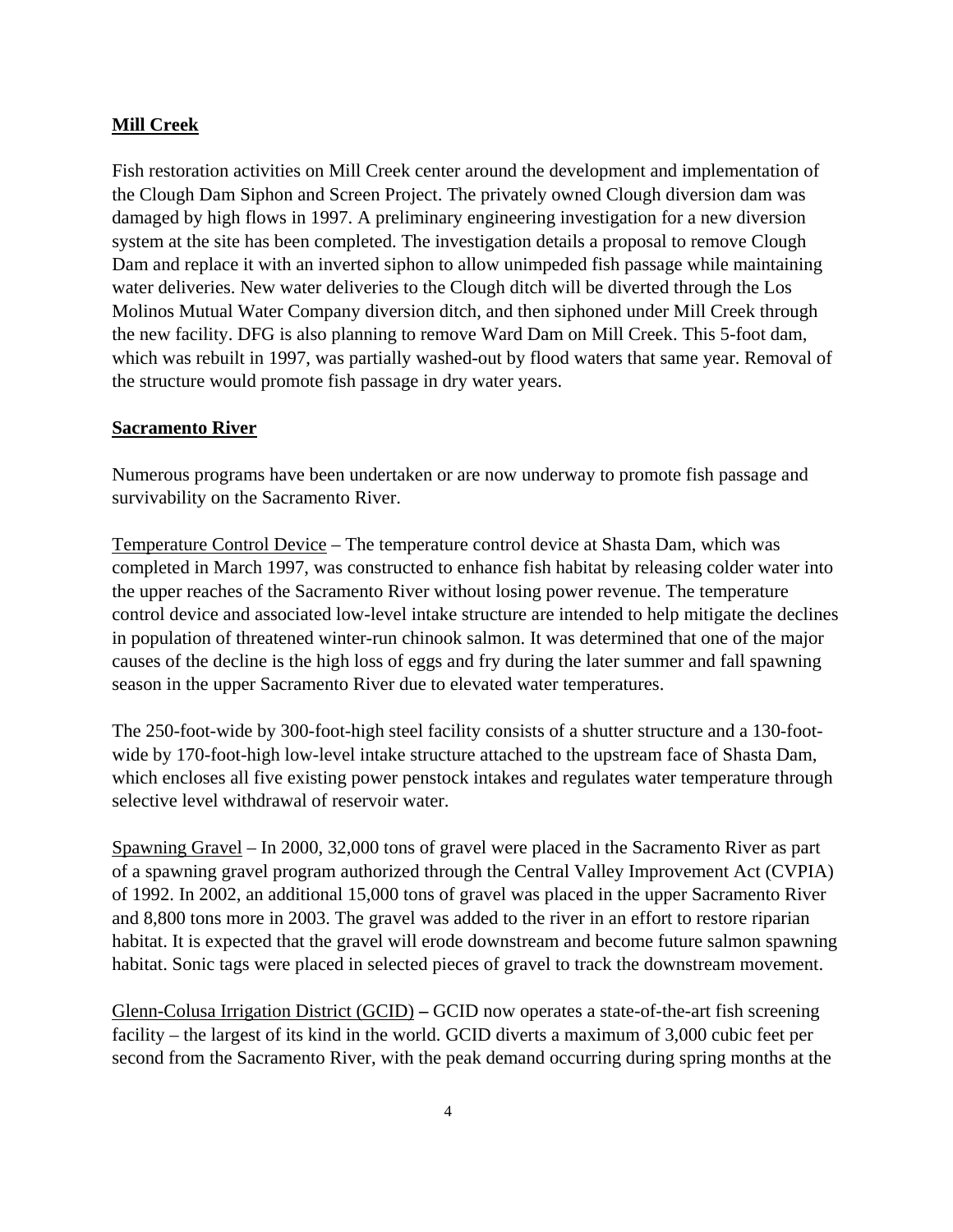same time as the peak out-migration of juvenile salmon. Key components of GCID's fish screen facility include a 600-foot extension to GCID's pre-existing fish screen, and a stabilizing gradient facility in the mainstem of the Sacramento River. This project is designed and operated to minimize losses of all fish in the vicinity of the pumping plant diversion, including endangered winter-run chinook salmon, while maximizing GCID's capability to divert the full quantity of water it is entitled to utilize to meet its water supply delivery obligations. The total capital cost of GCID's fish screening project is estimated to be approximately \$76 million.

M&T Chico Ranch (M&T) – M&T environmental restoration activities included relocating the M&T Pumping Station from the mouth of Big Chico Creek to the Sacramento River and screening the new diversion. M&T intends to complete this project by installing a remaining pump behind the screens. This project ensures a guaranteed water supply to over 8,000 acres of permanent wetlands and over 1,500 acres of seasonal wetlands. Additionally, it also protects habitat for migrating spring-run chinook salmon. One other important benefit of this project is M&T's agreement to provide fish flows in the amount of 40 cfs in Butte Creek, one of the most important and last remaining spawning areas for spring-run salmon.

Maxwell Irrigation District (MID) – MID now operates a state-of-the-art positive barrier fish screen, one of the first of its kind installed on the Sacramento River. Completed in 1994, the new pumping plant and screen facility protects threatened steelhead and spring-run chinook salmon, and endangered winter-run chinook salmon. In 2002, MID incorporated a neighboring diversion into the existing project, thereby eliminating another unscreened diversion on the Sacramento River.

Natomas Mutual Water Company (Natomas) – Natomas has completed the feasibility, preliminary design and environmental evaluation work associated with consolidation of five Sacramento River diversions into two screened facilities. The project will remove pumping from an area ("Natomas Cross Canal Channel") that can be preserved for both fish passage as well as provide new protections for terrestrial species by preserving and enhancing important habitat. The consolidation of diversions and upgrading of associated infrastructure will allow the Natomas project to also assist neighboring communities in achieving regional water management improvements by connecting the Sacramento and American Rivers for the first time, thus making regional groundwater recharge and banking possible while reducing diversion impacts on the American River.

Pelger Mutual Water Company (Pelger) **–** In 1994, Pelger completed construction of its new pumping station and positive barrier fish screen in the Sacramento River near Knight's Landing. This facility includes pumps with a discharge capacity of 60 cfs. The screen protects spring and winter runs of chinook salmon as well as steelhead trout.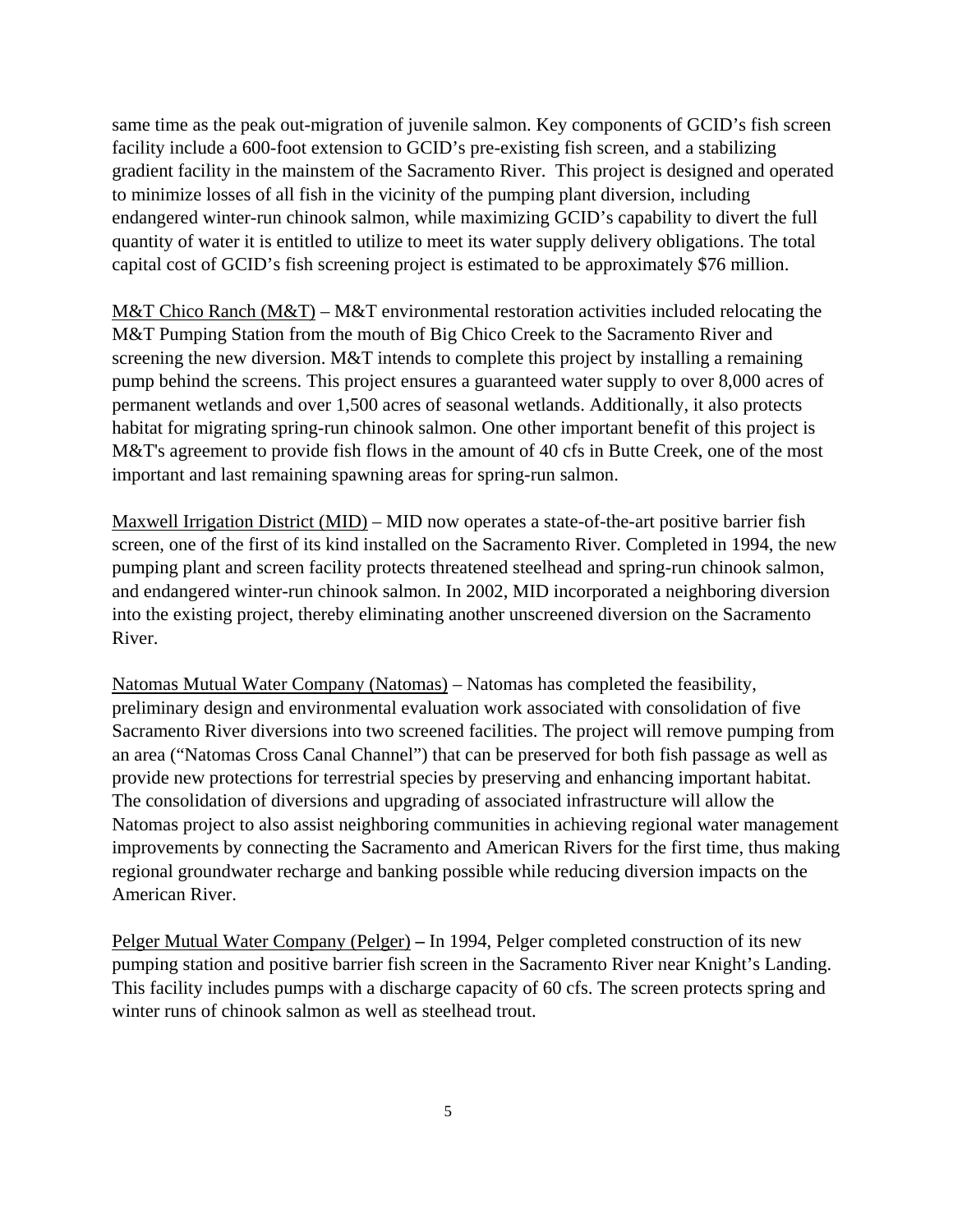Princeton-Codora-Glenn Irrigation District (PCGID) and Provident Irrigation District (PID) – recently completed the fourth largest fish screen on the Sacramento River. The completed facility replaces three major diversions on the Sacramento River with a consolidated, screened pumping plant. In addition to the fishery benefits, the project also provides reliable water supplies for nearly 30,000 acres of farmland and thousands of acres of seasonal wetlands for migrating waterfowl in PCGID and PID. The districts conducted a dedication ceremony for the screen on November 8, 2001.

Reclamation District 108 (RD 108) – In 2000, RD 108 completed construction of a positive barrier fish screen on the Sacramento River. The project, located at the district's Wilkins Slough diversion, protects migrating endangered winter-run chinook salmon, as well as the spring-run chinook and steelhead trout. The design for the new screen facility was chosen after several years were spent examining the performance of alternate screen technologies.

RD 108 is currently developing a new fish screen project that will consolidate its three largest unscreened river diversions into one pumping plant with a new fish protection screen facility. This project is scheduled to enter its construction phase in 2005, if it receives adequate funding.

Reclamation District 1004 (RD 1004) **–** RD 1004 completed construction on its screen in 1998. In addition to construction of a positive barrier fish screen, this project relocated the Princeton Pumping Plant and necessary conveyance facilities to a more stable location along the Sacramento River. This project eliminates significant adverse impacts to fish inhabiting the Sacramento River, including juvenile winter-run chinook salmon and steelhead.

Richter Brothers – The Richter Brothers diversion on the Sacramento River near Knights Landing is located along a reach of the river that hosts several species of salmon, steelhead trout and the Sacramento splittail minnow. Richter Brothers have received CALFED funding for feasibility studies and preliminary design for an improved diversion that will provide an important protective role for fish in this critical stretch of the river.

Sutter Mutual Water Company (Sutter Mutual) **–** Sutter Mutual has completed the design work on the fish screen project for its diversion on the Sacramento River just downstream from the Tisdale Weir. The Tisdale Pumping Plant is the largest remaining unscreened diversion on the Sacramento River. Sutter Mutual is scheduled to begin construction on the screen in 2005, if adequate funding is secured.

Tehama-Colusa Canal Authority (TCCA) **–** The water users that make up the TCCA and the BOR have addressed fish passage problems at Red Bluff Diversion Dam since 1985 by modifying dam operations. The installation of rotary drum screens in 1990 and the research pumping plant in 1995 furthered these efforts. The TCCA, with assistance from the CALFED Bay-Delta Program, is also exploring plans for improving fish passage at Red Bluff. The TCCA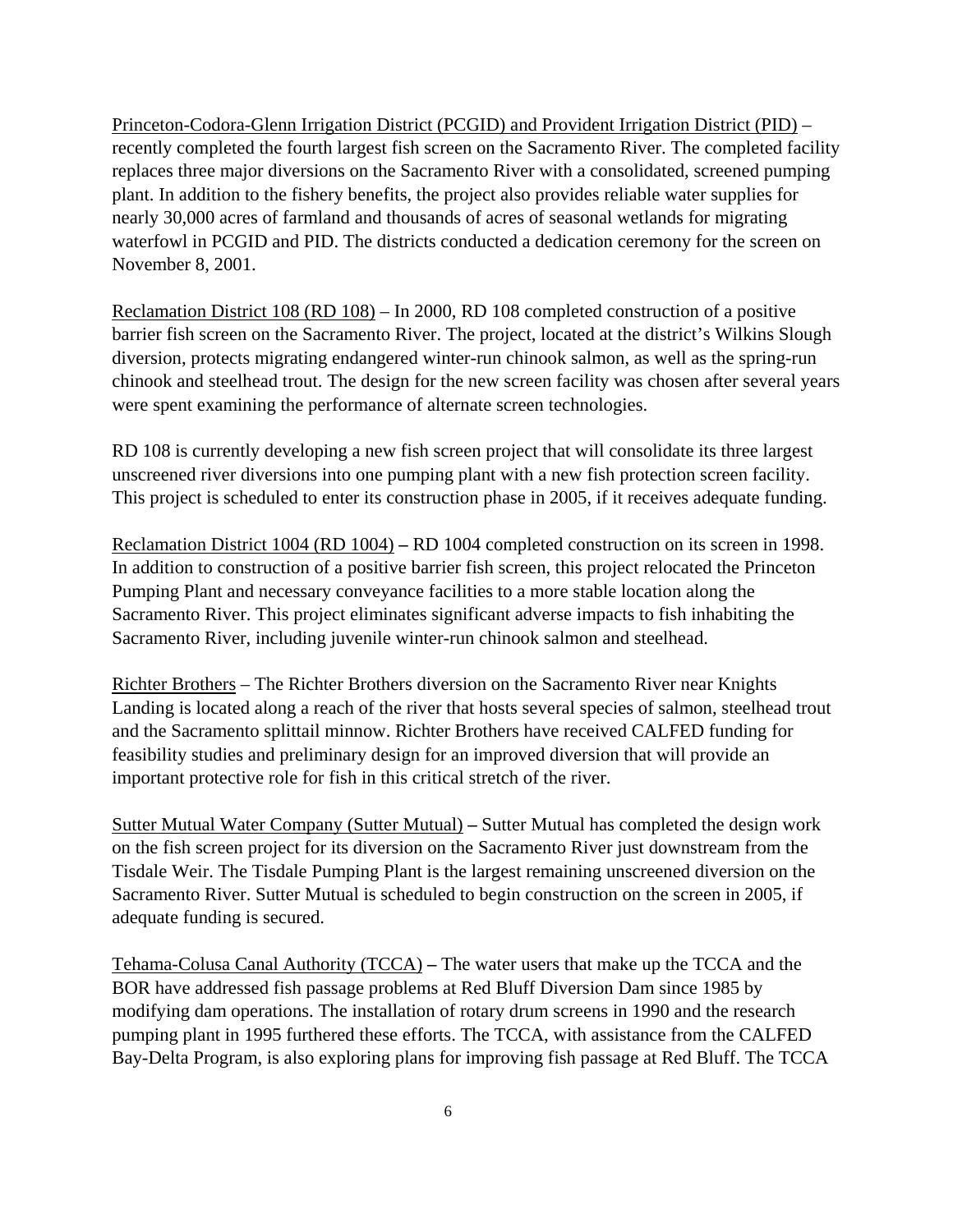investigated the feasibility of a number of different alternatives to the current diversion dam gravity intake system, including installing a state-of-the-art screening and pumping facility at Red Bluff, altering the operation schedule for the diversion dam, constructing a fish bypass facility, or a mixture of new facilities construction and altered dam operation. The water users have selected a preferred alternative that involves the construction of an improved positive barrier fish screen and pumping facility. The BOR has yet to agree to a preferred alternative.

The Red Bluff Diversion Dam is located approximately 60 miles downstream from Shasta and Keswick dams. The reach of the Sacramento River upstream of RBDD is the primary spawning habitat for the endangered winter-run chinook and the fall and late-fall chinook salmon.

#### **Stony Creek**

The BOR has just completed the third and final year of a monitoring program on Stony Creek in Glenn and Tehama counties. The purpose of the monitoring program was primarily to determine if steelhead trout were present in the creek. During the three-year program, no steelhead trout were found in Stony Creek. This information should allow the State and federal fishery agencies to concentrate their steelhead restoration activities to other rivers and streams on the east side of the Sacramento Valley where steelhead are present.

#### **Yuba River**

Local agencies on the Yuba River have been implementing a number of projects and activities to benefit the passage and survivability of anadromous and other fish species.

Browns Valley Irrigation District (BVID) **–** BVID in late 1999 completed construction of its Yuba River Diversion Fish Screen. This project protects salmon in the Yuba River, and, because BVID relied heavily on local and in-house construction services, came in below budget. The final project was funded with BVID's own funds and assistance provided by the Yuba County Water Agency (YCWA), Yuba River PG&E Mitigation Account, Category III, CVPIA Restoration Fund, and Tracy Pumps Mitigation Fund.

Cordua Irrigation District (Cordua), Hallwood Irrigation District (Hallwood) and Ramirez Water District (Ramirez) – Prior to the 2001 irrigation season, work was completed on a 600 cfs fish screen for the diversion on the north side of the Yuba River at Daguerre, which serves Cordua, Hallwood and Ramirez. This screen was constructed in cooperation with the NMFS, DFG and USFWS and replaced an obsolete screen that was owned and operated by DFG. The DFG screen was not operated on a continuous basis and about \$1 million juvenile fish were estimated to be entrained in the diversion each year. Funding for the screen came from the irrigation districts and the YCWA.